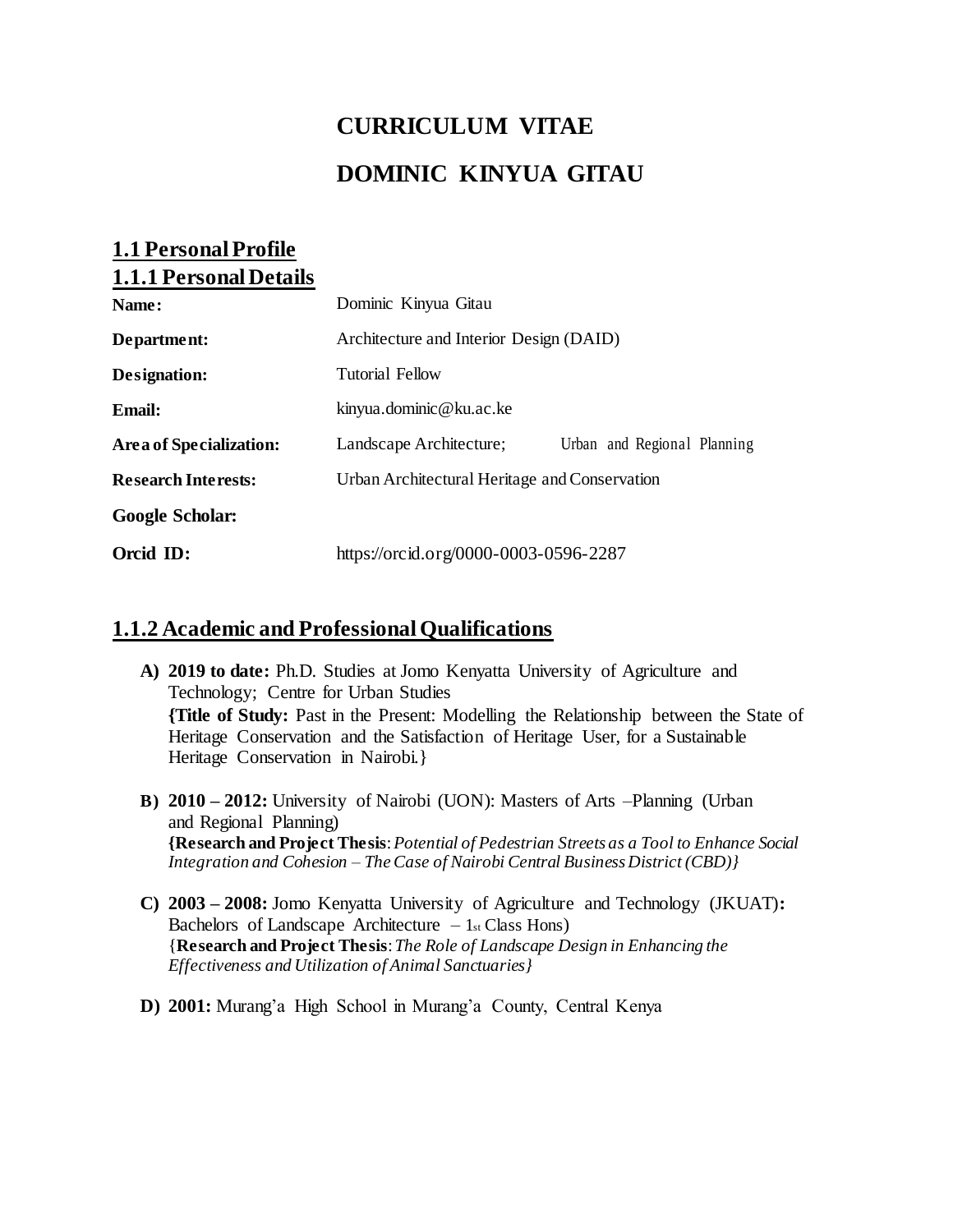## **1.1.3 Employment History**

|                 | A) 2015 to Date: Kenyatta University (K.U)                                                          |  |  |
|-----------------|-----------------------------------------------------------------------------------------------------|--|--|
| Position:       | <b>Tutorial Fellow</b>                                                                              |  |  |
| School/Faculty: | School of Architecture and Built Environment (SABE)                                                 |  |  |
| Departments:    | Architecture Department and Interior Design Department                                              |  |  |
|                 | <b>B) 2008 to 2014:</b> Jomo Kenyatta University of Agriculture and Technology (JKUAT)              |  |  |
| Position:       | Part Time Lecturer, Graduate Assistant                                                              |  |  |
| School/Faculty: | School of Architecture and Building Sciences (SABS) and the Faculty of<br>Agriculture               |  |  |
| Departments:    | Architecture, Landscape Architecture, Horticulture                                                  |  |  |
|                 | $\mathbf{C}$ ) 2014 to 2016: University of Nairobi (UON) – Department of Arts and Design            |  |  |
| Position:       | Part time Lecturer                                                                                  |  |  |
|                 | D) 2012 to 2014: Technical University of Kenya (TUK) – Department of Spatial Planning and<br>Design |  |  |
| Position:       | Part time Lecturer                                                                                  |  |  |
|                 |                                                                                                     |  |  |

**C) 2008 to 2013**:Axis Architects and Interior Designers Firm Position: Architectural Assistant and Site Planner

## **1.1.3 Achievements**

- Registered with Architectural Association of Kenya & Kenya Institute of Planners (KIP)
- Registered Consultancy Firm (*PanKin-House Afrique Limited)*

Roles: Landscape design & Architectural Consultancy Services Interior Design Services Physical Planning & Urban Design Services Environmental Design and Planning Training of Interns and Students

 Design and Build Company (*Ararat Landscapes & Contractors Ltd*): Roles: Building & Construction Services Building Costing Services Training of Interns and Students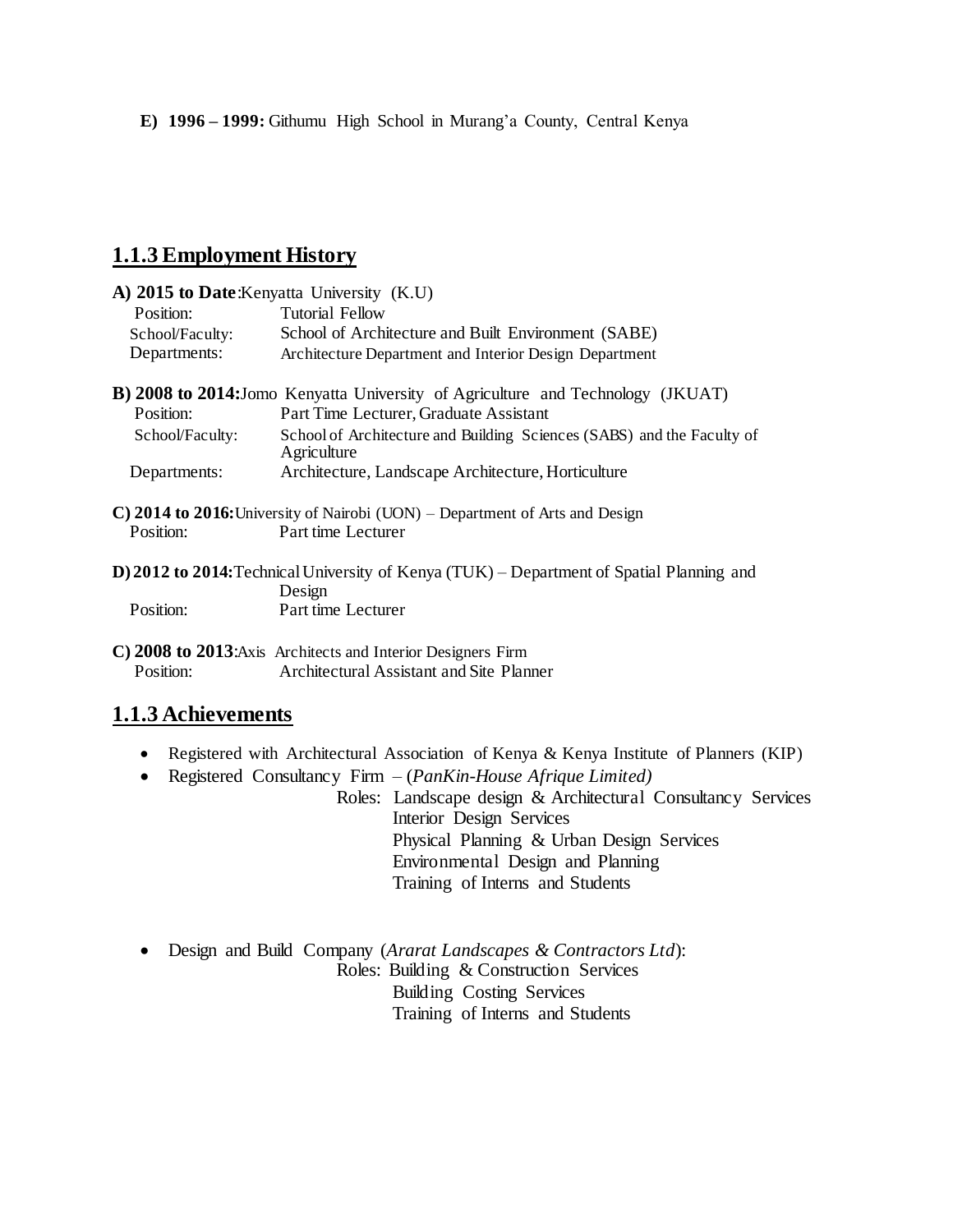### **1.2 Publications**

#### **1.2.1: Refereed Journals**

- 2020: Research Paper Title: Monuments and Global Warming: The Effects of Global Warm ing on the Coastal **Monuments**
- Status: *Paper under review for publishing*
- 2021: Research Paper
- Title: Continuity and Change: Promotion of Vernacular Architecture as a Sustainable Building Process in Nairobi, Kenya.
- Status: *Paper with editor*
- 2021: Research Paper
- Title: Past in the Present: Modelling the Relationship between the State of Heritage Conservation and the Satisfaction of Heritage User, for a Sustainable Heritage Conservation in Nairobi
- Status: *Paper under review for publishing*

#### **1.2.2: Book Chapter**

- 2020: Research Paper
- Title: Rurality: Promotion of Vernacular Landscapes as a Stimulus for Sustainable Rural Tourism Development in Kenya
- Status: *Paper with editor*
- **1.2.3: Non-Reviewed Conference Paper**
- 2016: Conference Research Paper
- Title: Continuity and Change: The potential of the National Construction Authority (NCA) in enhancing the integration of vernacular construction process in the contemporary building construction process
- Status: *Paper under review for publishing*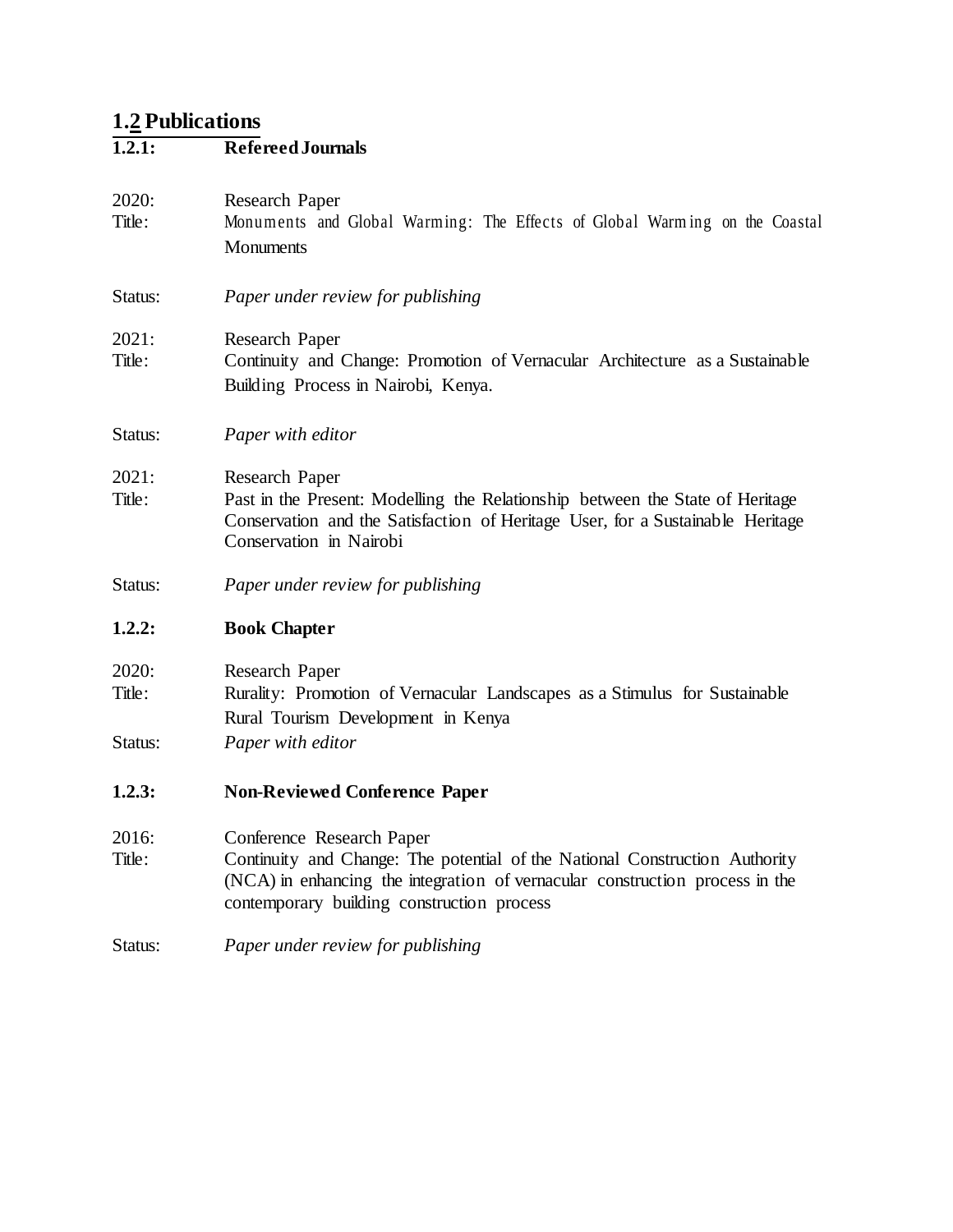# **1.3: Quality Teaching, Learning and Mentorship**

- 1.3.1 Students Evaluations
	- $\bullet$  85%

1.3.2 Trainings in Higher Education

Trained in various tasks such as module making and on-line teaching

# **1.4: Professional / Consultancy**

1.4.1 Networks and Collaborations

| Collaboration:         | Szent Istvan University of Bundapest, Hungary,                                                                   |
|------------------------|------------------------------------------------------------------------------------------------------------------|
| Type of Collaboration: | Training Kenyatta University students in Landscape, Spatial<br>Planning and Design development in Design Studio. |
| Site:                  | Kenyatta University ground next to Kahawa Military Baracks and<br>Kenyatta University Referral Hospital          |
| Project:               | Design of Kenyatta University Recreational Park                                                                  |
| Aim:                   | Proposed development of an income generating project                                                             |

### 1.4.2 Membership to Professional Bodies

- Member of Architectural Association of Kenya (AAK)
- Member of Kenya Institute of Planners (KIP)
- Member of International Council on Monuments and Sites (ICOMOS)
- Member of Institute of British East Africa (IBEA)

# **1.5: Administrative and Responsibilities**

- 1.5.1 Recognized university administrative positions ĭ
	- Departmental Examinations Coordinator
	- . Acting Chair of the Department of Architecture and Interior Design (DAID)
- 1.5.2 Other responsibilities in the university
	- Member of Anti-corruption committee representing School of Architecture and Built Environment (SABE)
	- Member of ISO-Certification (Quality Assurance) representing SABE

# **1.6: Community Engagements and Other Contributions**

1.6.1: Recognition awards and honours

- Certificate of International Federation of Landscape Architects (IFLA) conference participation held in Kenya
- Certificate and Trophy award of participating in the International Construction Research Conference and Exhibition (ICoRCE) , held in Kenya